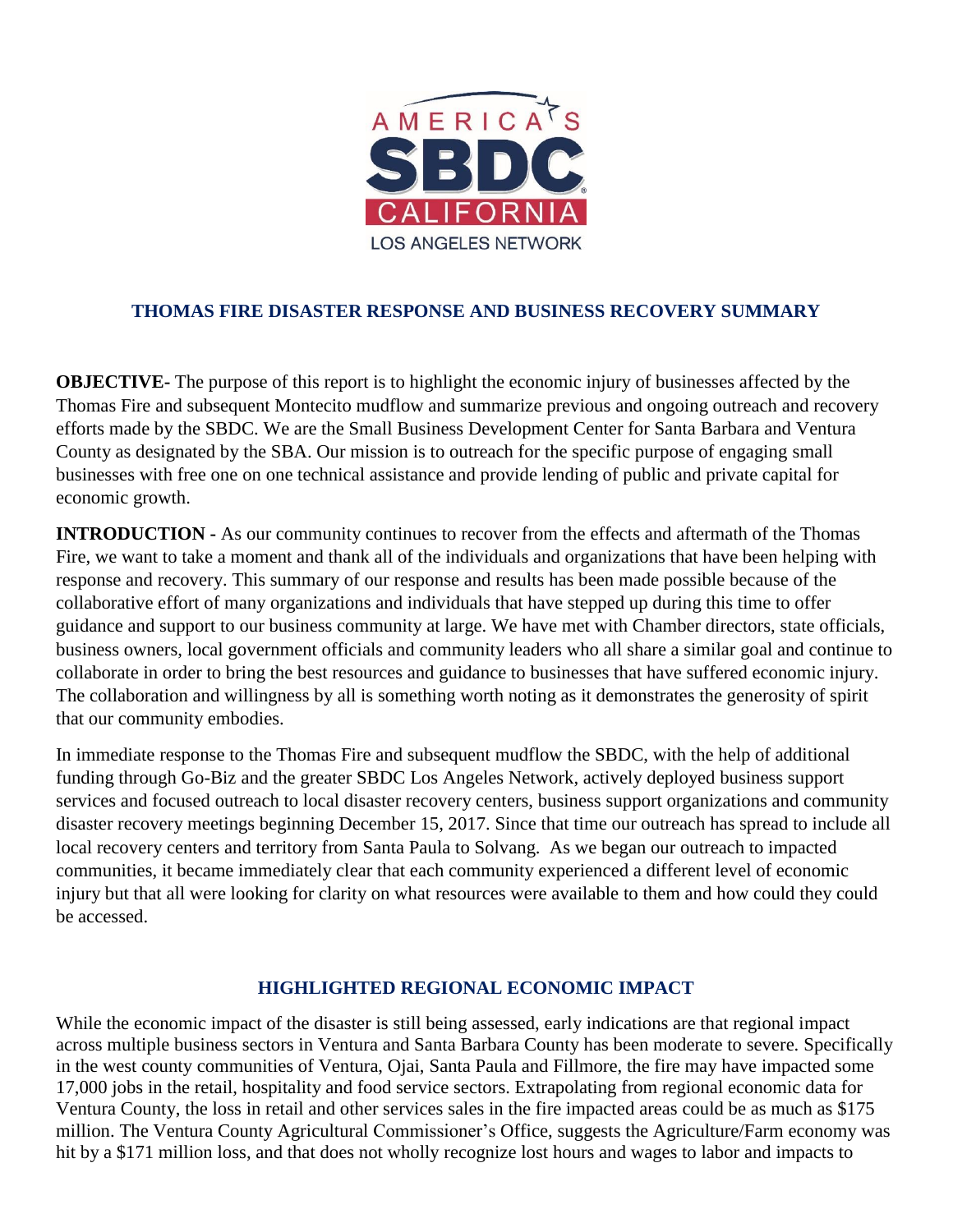infrastructure and sales. In Ojai, the leisure and hospitality sector was all but closed for 5 weeks, impacting some 1,300 jobs and 30 percent of the Valley's economy. An informal but conservative calculation of Ojai Valley lost hotel room rental income is more than \$3.5 million. Looking at just two of the major hotels, the Ojai Valley Inn closed for about 5 weeks for cleaning up smoke damage. The Oaks of Ojai still hasn't opened as of late February. The lost TOT revenue to the City may be some \$400,000.

Business owners who have suffered economic injury have approached many sources of private and public lending as they have sought recovery. Recent reports from the SBA indicate that they have approved 42 business loans in Ventura and Santa Barbara County totaling more than 3.2 million.

An Economic Impact Survey has been created by Visit Santa Barbara, Women's Economic Ventures, The Chamber of the Santa Barbara Region and the Economic Forecast Project at UCSB. While the survey includes language specific to Santa Barbara County, it is intended to collect data across Ventura and Santa Barbara County. We look forward to sharing the results and impact with our partners when the survey has been completed. [Economic](https://docs.google.com/forms/d/e/1FAIpQLSd5tOoBDdPvwDUWnQZ9ixCGWA15KPtNqp2JfAhxjJQtBnKDIQ/viewform) Impact Survey

As we work closely with our business partners and service organizations to determine regional economic impact, listed below are some of the direct economic impacts observed by county. Note: Names of businesses and individuals have been removed for privacy.

# **SANTA BARBARA COUNTY**

### **SANTA BARBARA**

- o The Downtown Santa Barbara Organization reported a 35% decrease in sales for downtown retailers in December
- o Hotel located near downtown reported sales down by 40% in December and closure for 2 weeks
- o Transportation company reported revenue loss of approximately \$100,000
- o Pilates studio reported revenue loss of 40K

### **MONTECITO**

- o The Coast Village Association reported an estimated \$15 million combined loss of revenue for December and January and 28 days of business closure due to fire and mudflow
- o Home Décor Boutique reported business closure for 3 weeks. Reported revenue loss of \$70,000

#### **SOLVANG**

*Due to the 101 closure, the city of Solvang saw a sharp decline in tourism. Solvang reports approximately 18 buses visit the city center per day. During the 2 week closure, the city saw 0 buses.*

- o Wineries collectively reported 30 total employee layoffs
- o Jewelry story reported sales down by 50% in December and January
- o Most businesses surveyed reported a 5-30K loss of revenue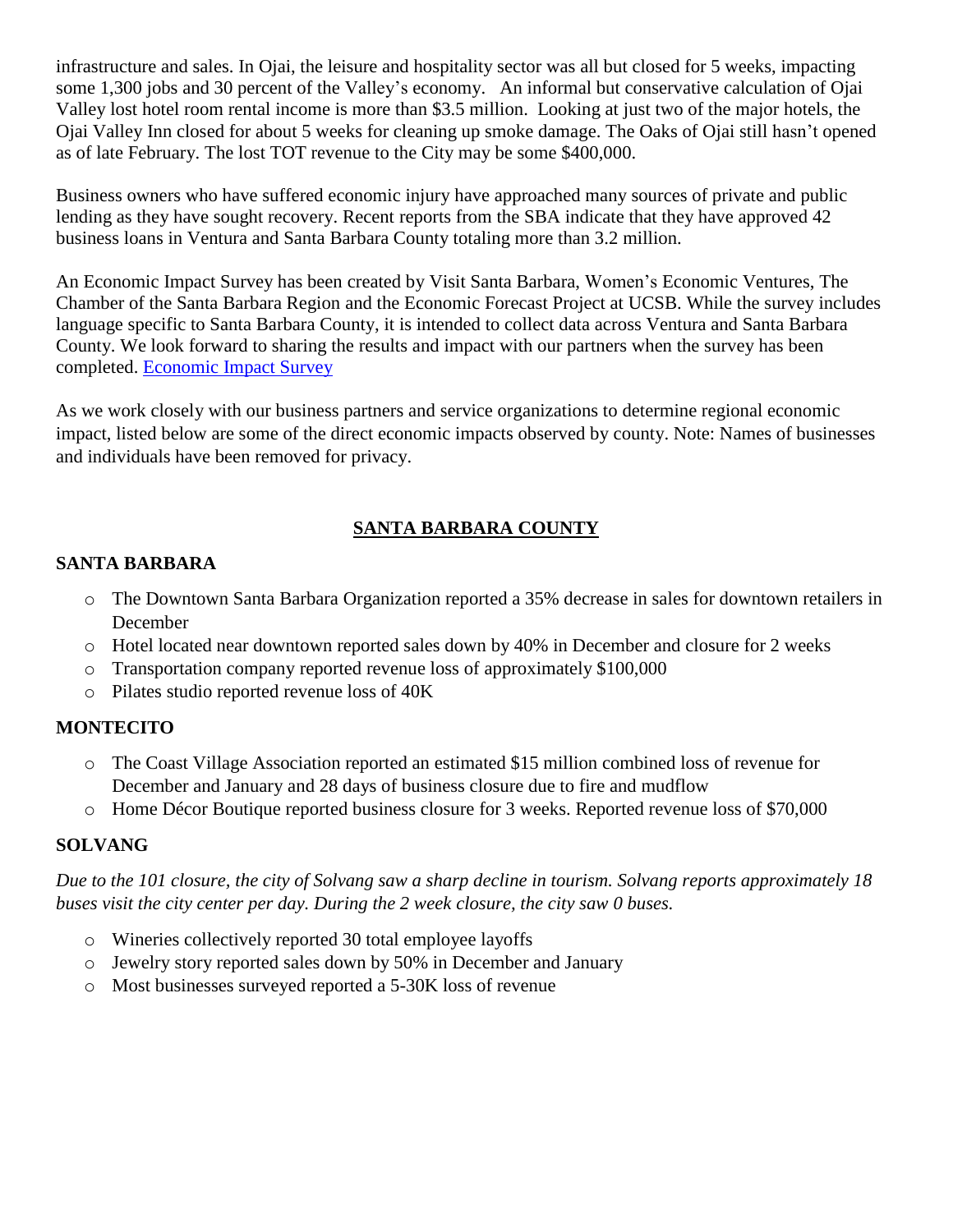## **VENTURA COUNTY**

# **VENTURA**

- o Massage Therapist reported revenue loss of over 6K
- o Antique store reported revenue loss of over 40K
- o Pilates studio reported revenue loss of 25K
- o Downtown restaurant reported revenue loss of over 40K
- o Car dealership reported sales loss of approximately 40% in December

#### **OJAI**

- o Rancher reported loss of 6 acres of avocado and citrus. Lost 635 trees representing a replacement cost of \$19,000. Additional loss in water supply system of approximately \$60,000.
- o Restaurant reported revenue loss was greater than \$21,000
- o Restaurant reported revenue loss of approximately \$100,000. Requested \$200,000 in loan support
- o Downtown Hotel reported closure due to smoke damage after Thomas Fire. Estimated open date March 2018. Reported layoff of 150 employees.

### **SUMMARY OF SBDC OUTREACH AND RESPONSE**

Since the fire and subsequent mud flow we have been actively working to bring direct response and assistance to the business community at large. At this time our goal is to assist in the short and long term recovery effort and help businesses reengage with a world that looks different than it did before Dec 4th. We have met with business owners who have lost 15K in revenue to over 100K but in the midst of the tremendous need and response for assistance we have seen a resilient business community that still practices generosity by serving food to first responders or sharing resources with their neighbor. We are hopeful for a strong recovery and are honored to participate in the process.

**FINANCIAL SUPPORT** - In direct response to financial need and in addition to our traditional loan offerings, the EDC-VC created a Disaster Recovery Micro Loan for businesses up to \$15,000 @ 4% interest for those businesses that had lost revenue or inventory as a result of disaster. Post disaster, the SBDC has received over 1.9 million in capital requests to assist in business recovery. This number includes requests from EDC-VC and SBA loan programs.

### **COMMUNTY OUTREACH**

As the recovery process goes on, the assistance numbers continue to grow. As of today:

- o We have worked closely with the SBA and resources partners to co-sponsor local business recovery and resource events to ensure that business owners are aware of what is available to them at this time.
- o We created and distributed a *Disaster Recovery Guide* through our business partners including local chambers, downtown organizations and non traditional business organizations to over 4,400 business and 7,760 individuals and businesses through our SBDC network.
- o As a center, we have logged over 400 hours of direct engagement with businesses including technical advising and direct door to door outreach in Montecito, Santa Barbara, Carpinteria, Summerland, Solvang, Ventura and Ojai and have maintained a presence at all FEMA Local Disaster Centers.
- o Post disaster, we have actively engaged over 100 businesses from Santa Barbara and Ventura County and are now in the process of working closely with them to create short and long term recovery strategies.